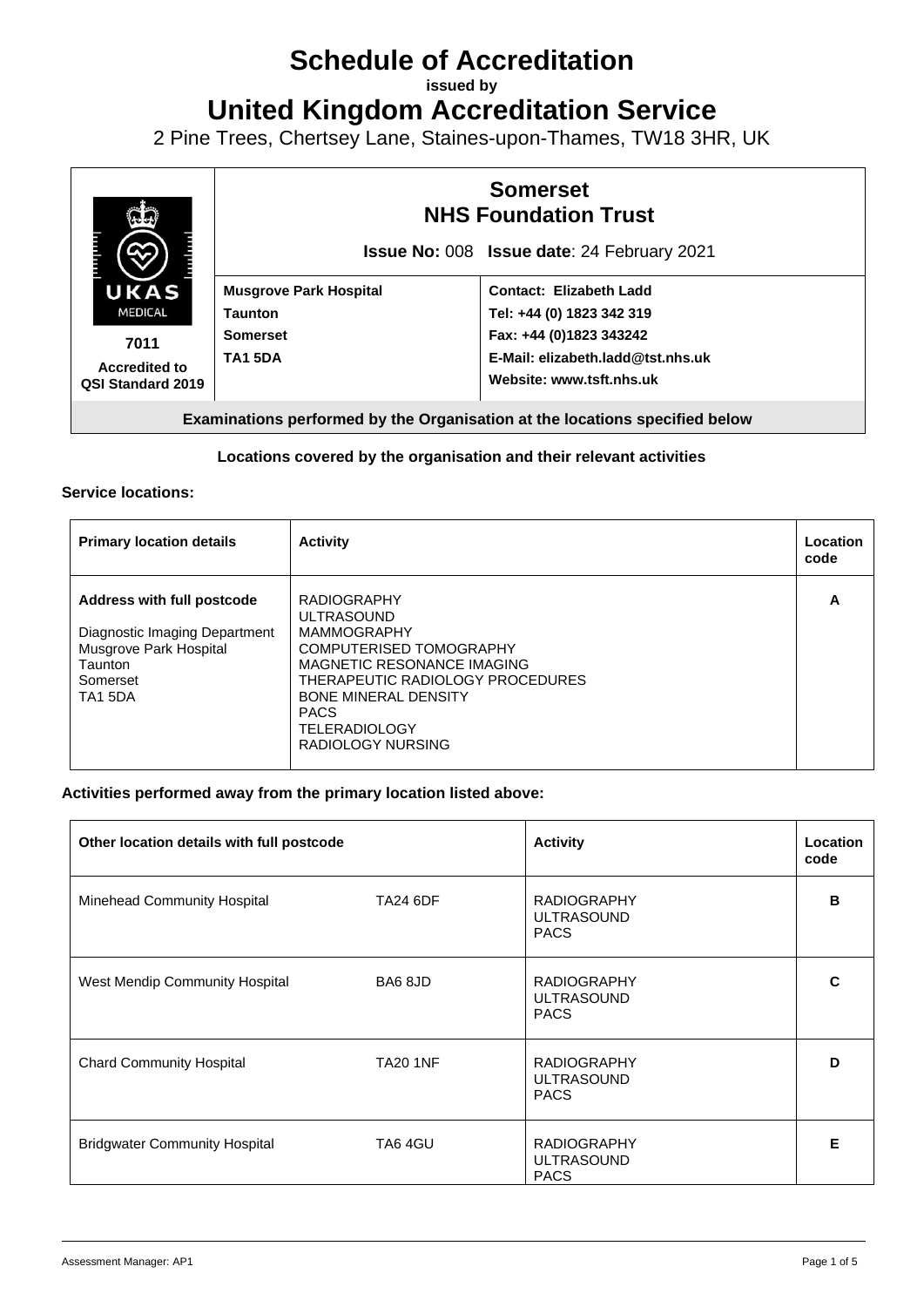

## **Schedule of Accreditation**  issued by **United Kingdom Accreditation Service**

2 Pine Trees, Chertsey Lane, Staines -upon -Thames, TW18 3HR, UK

# **Somerset NHS Foundation Trust**

**Issue No:** 008 **Issue date: 24 February 2021**

**Examinations/Procedures performed by the Organisation at the locations specified**

| Modality          | Type of<br>Examination/Procedure<br>Performed                                                                      | Equipment/Techniques used                                                                                                                                              | Location<br>Code |
|-------------------|--------------------------------------------------------------------------------------------------------------------|------------------------------------------------------------------------------------------------------------------------------------------------------------------------|------------------|
| Radiography       | Direct Digital Radiography<br>Paediatrics                                                                          | Fujifilm FDR<br>Xograph Canon Buckystar<br>X-Ograph Canon CXDI Varian<br>Arco Ceil                                                                                     | A                |
|                   | <b>Computed Radiography</b><br>Paediatrics                                                                         | Carestream CR850                                                                                                                                                       |                  |
|                   | Mobile Radiography                                                                                                 | <b>GE AMX</b><br>Shimadzu MUX 100H<br>X-Ograph Dart                                                                                                                    |                  |
|                   | Fluoroscopy (Departmental)                                                                                         | Siemens Artis Zee                                                                                                                                                      |                  |
|                   | Fluoroscopy (Mobiles)                                                                                              | Phillips Endura Mobile -<br>EII (C-ARM) SYS<br>Phillips BV Libra<br>Phillips Radiology BV Libra II<br>Vertec Premier L- Fluoroscan -<br>Mini 'C'<br>Philips BV Pulsera |                  |
|                   | Angiography - Diagnostic &<br>Interventional                                                                       | Siemens Artis Q                                                                                                                                                        |                  |
|                   | Reporting                                                                                                          | Carestream PACS and RIS                                                                                                                                                |                  |
| <b>Ultrasound</b> | <b>General Ultrasound</b><br><b>Interventional Ultrasound</b><br>Musculoskeletal Ultrasound<br>Vascular Ultrasound | GE Logiq E9<br>Phillips IU22<br>Sonosite portable ultrasound                                                                                                           | A                |
|                   | Obstetric & Gynaecological<br>Ultrasound<br>Paediatric Ultrasound                                                  | GE Logic 9<br>Toshiba Aplio 500 (antenatal<br>clinic)                                                                                                                  |                  |
|                   | <b>Breast Ultrasound including</b><br>interventional procedures                                                    | Samsung RS80A                                                                                                                                                          |                  |
|                   | <b>Ultrasound Reporting</b>                                                                                        |                                                                                                                                                                        |                  |
|                   |                                                                                                                    |                                                                                                                                                                        |                  |

#### DETAIL OF ACCREDITATION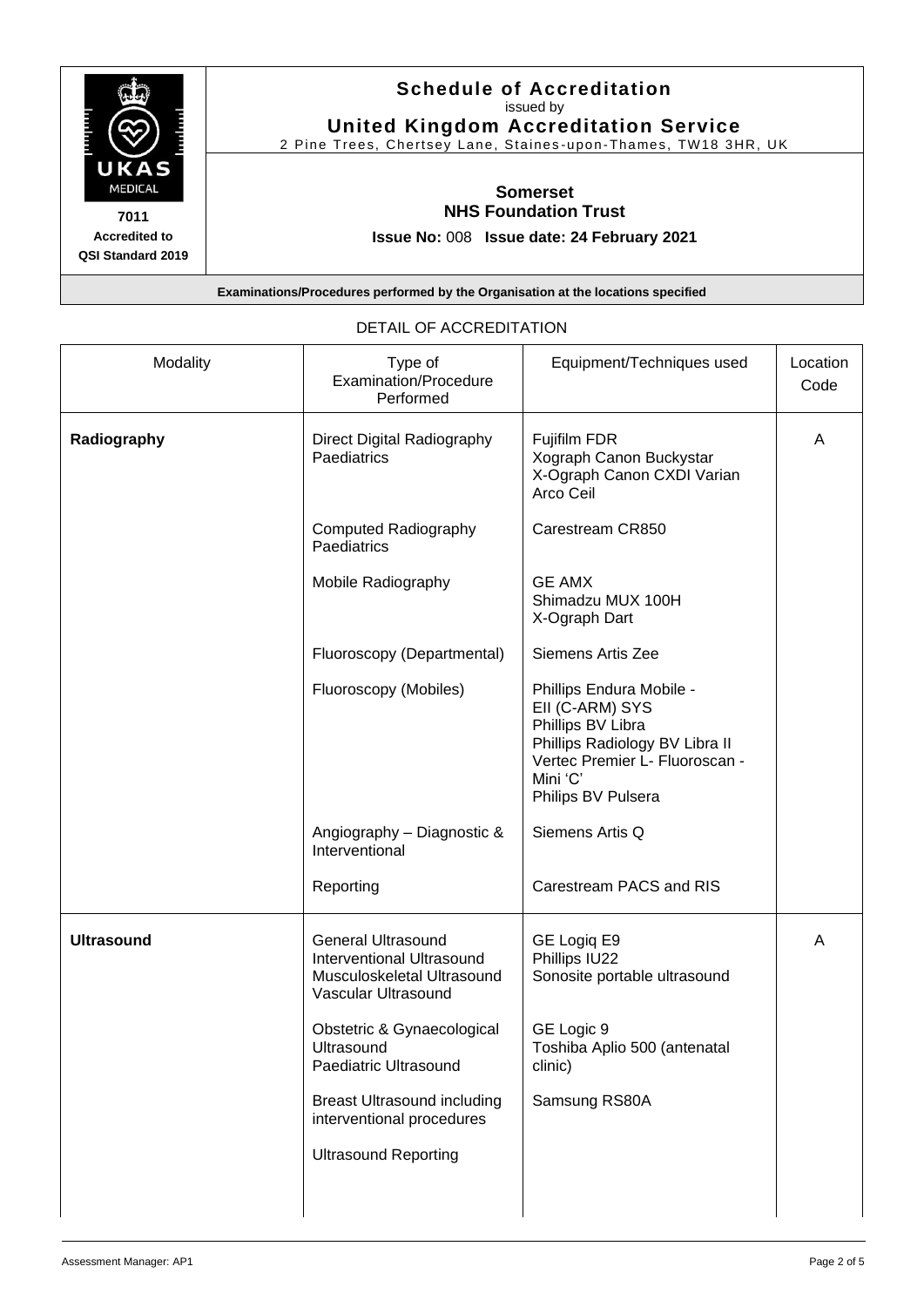

## **Schedule of Accreditation**  issued by **United Kingdom Accreditation Service**

2 Pine Trees, Chertsey Lane, Staines -upon -Thames, TW18 3HR, UK

# **Somerset NHS Foundation Trust**

**Issue No:** 008 **Issue date: 24 February 2021**

**Examinations/Procedures performed by the Organisation at the locations specified**

| Modality                                          | Type of<br>Examination/Procedure<br>Performed                                                                                      | Equipment/Techniques used                                                                                | Location<br>Code |
|---------------------------------------------------|------------------------------------------------------------------------------------------------------------------------------------|----------------------------------------------------------------------------------------------------------|------------------|
| <b>Mammography</b>                                | Diagnostic Mammography                                                                                                             | IMS - Giotto Image 3D digital<br>Mammography unit<br>Siemens - Mammomat<br>Inspiration                   | A                |
|                                                   | <b>Interventional Procedures</b>                                                                                                   | Bard Enspire VAB unit                                                                                    |                  |
|                                                   | Specimen imaging                                                                                                                   | <b>Bioptics Vision</b>                                                                                   |                  |
|                                                   | Mammography reporting                                                                                                              | Sectra - L30 digital<br>Mammography unit<br>Eizo viewers and Dell hardware                               |                  |
| <b>Computerised Tomography</b>                    | General CT<br>Interventional CT<br>Virtual Endoscopy<br>Paediatric CT<br><b>CT Reporting</b><br>CT Angiography                     | <b>Siemens Definition Flash</b><br><b>GE Lightspeed</b><br>Siemens syngovia (reporting<br>workstation)   | A                |
| <b>Magnetic Resonance Imaging</b>                 | <b>General MRI</b><br>Musculoskeletal MRI<br>Neuro MRI<br>Paediatric MRI<br>MRI Angiography<br><b>MRI Reporting</b><br>Cardiac MRI | Siemens Magnetom Aera<br>Siemens MagnetomAvanto<br>76x18Q<br>Siemens syngovia (reporting<br>workstation) | Α                |
| <b>Therapeutic Radiology</b><br><b>Procedures</b> | Vascular<br>Renal<br><b>Biliary</b>                                                                                                | Siemens Artis Zee<br>Siemens Artis Q                                                                     | A                |
| <b>Bone Mineral Densitometry</b>                  | <b>DEXA</b><br>Reporting                                                                                                           | GE Lunar Prodigy Dexa Scanner                                                                            | A                |
| <b>Radiology Nursing</b>                          | Assisting with Interventional<br>examinations<br>Fluoroscopy examinations                                                          |                                                                                                          | A                |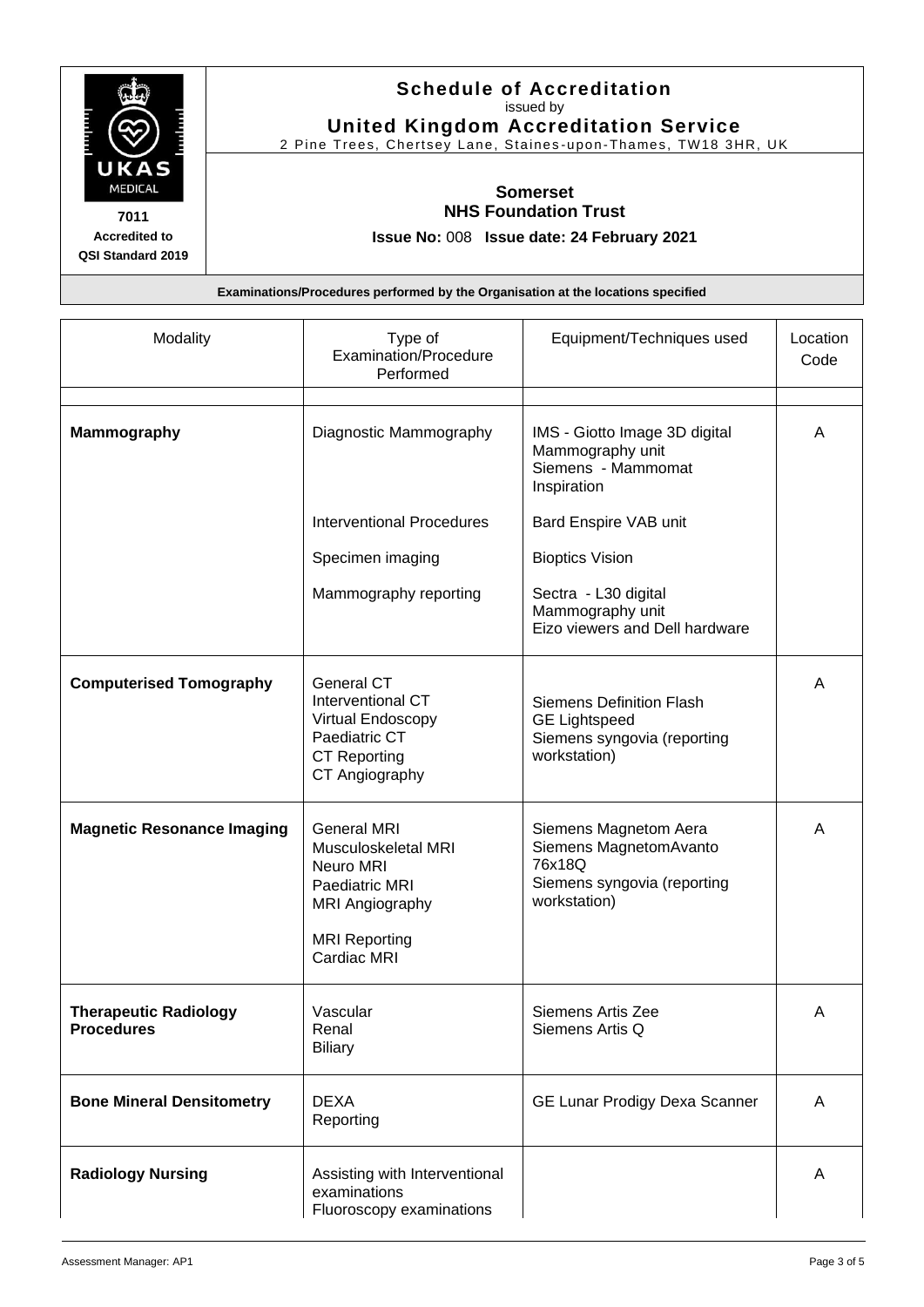

## **Schedule of Accreditation**  issued by **United Kingdom Accreditation Service**

2 Pine Trees, Chertsey Lane, Staines -upon -Thames, TW18 3HR, UK

# **Somerset NHS Foundation Trust**

**Issue No:** 008 **Issue date: 24 February 2021**

**Examinations/Procedures performed by the Organisation at the locations specified**

| Modality          | Type of<br>Examination/Procedure<br>Performed                                                                                                        | Equipment/Techniques used                                                                       | Location<br>Code |
|-------------------|------------------------------------------------------------------------------------------------------------------------------------------------------|-------------------------------------------------------------------------------------------------|------------------|
|                   |                                                                                                                                                      |                                                                                                 |                  |
| Tele - Radiology  | Image transfer                                                                                                                                       | IEP (Image Exchange Portal) and<br><b>BBRad</b><br>Outsourced reporting (TMC)                   | A                |
| <b>PACS/RIS</b>   | Reporting                                                                                                                                            | Carestream PACS/RIS                                                                             | A                |
|                   | <b>Breast Unit Reporting</b>                                                                                                                         | Sectra HL7                                                                                      |                  |
| Radiography       | Direct Radiography<br>Paediatrics                                                                                                                    | <b>Equipment owned and</b><br>maintained by Somerset<br>Partnership:                            | B                |
|                   |                                                                                                                                                      | Xograph Arcoma                                                                                  |                  |
| <b>Ultrasound</b> | <b>General Ultrasound</b><br>Obstetric & Gynaecological<br>Ultrasound<br>Paediatric Ultrasound<br><b>Ultrasound Reporting</b>                        | <b>Equipment owned and</b><br>maintained by Somerset<br>Partnership:<br>Phillips IU22           | B                |
| <b>PACS/RIS</b>   | Reporting                                                                                                                                            | Carestream PACS/RIS                                                                             | B                |
| Radiography       | Direct digital Radiography<br>Paediatrics                                                                                                            | <b>Equipment owned and</b><br>maintained by Somerset<br>Partnership:<br>Xograph Canon Buckystar | C                |
|                   |                                                                                                                                                      |                                                                                                 |                  |
| <b>Ultrasound</b> | <b>General Ultrasound</b><br>Vascular Ultrasound<br>Obstetric & Gynaecological<br>Ultrasound<br>Paediatric Ultrasound<br><b>Ultrasound Reporting</b> | <b>Equipment owned and</b><br>maintained by Somerset<br>Partnership:<br>Phillips IU22           | $\mathsf{C}$     |
| <b>PACS/RIS</b>   | Reporting                                                                                                                                            | Carestream PACS/RIS                                                                             | $\mathsf{C}$     |